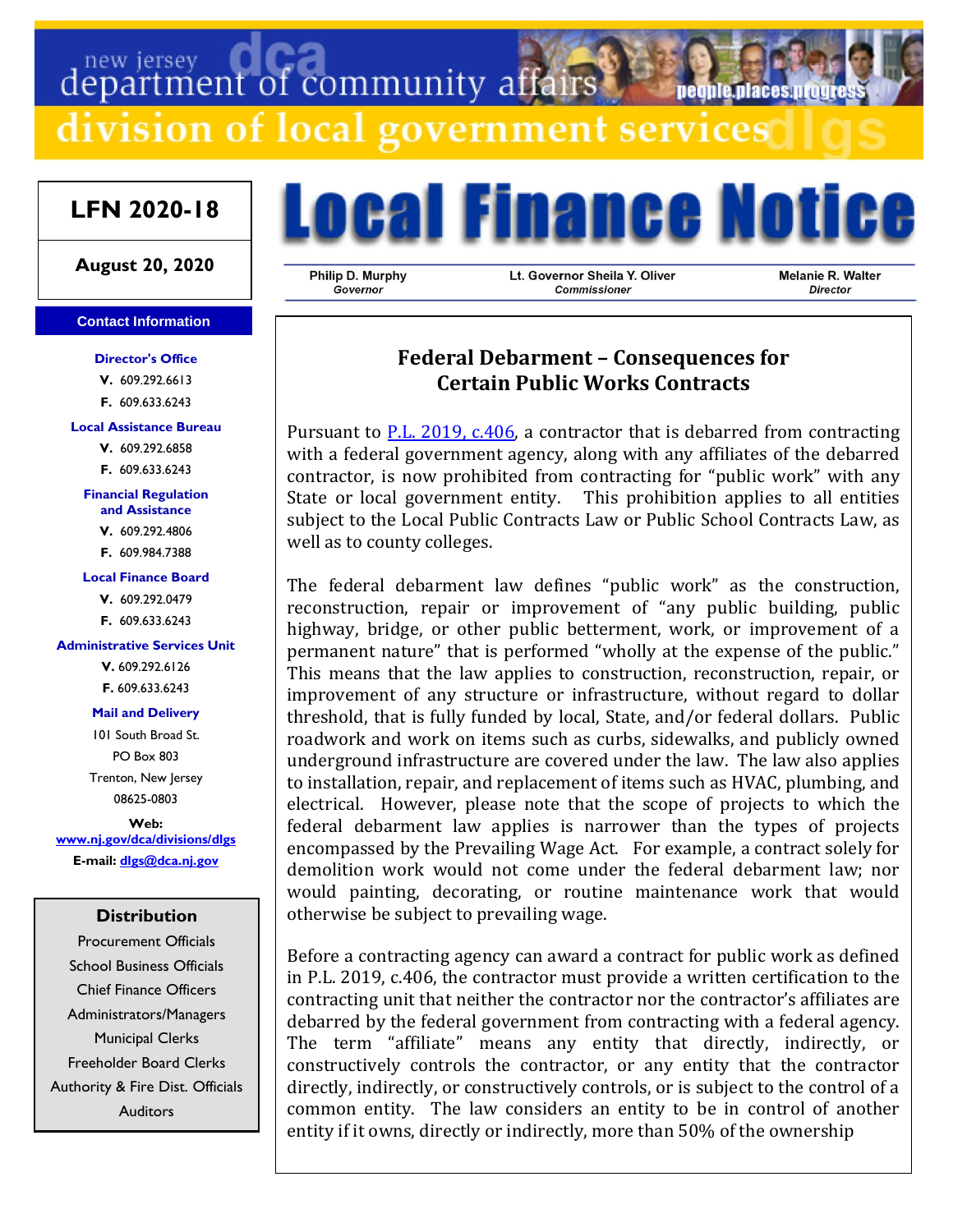interest in that entity. This means the contractor must not directly or indirectly own or be owned by an entity debarred from contracting on the federal level. A [model certification form,](https://www.nj.gov/dca/divisions/dlgs/programs/lpcl_docs/DLGS%20Federal%20Debarment%20Model%20Form.doc) adapted from the Ownership Disclosure Statement, asks a contractor to identify any individual or entity owning greater than 50% interest in the contractor, as well as the identity of any individual or entity owning greater than 50% of the contractor's parent entity. The contractor must likewise disclose any entities in which the contractor directly or indirectly owns greater than a 50% share.

Upon receiving the contractor's certification and prior to contract award, the contracting unit must consult the federal government's [System for Award Management \(SAM\)](https://www.sam.gov/SAM/pages/public/searchRecords/search.jsf) database to verify whether the contractor and any affiliated individuals or entities listed on the certification are currently debarred from contracting with a federal government agency. Type the name of each individual and entity listed on the certification form into the database and click the "View Details" button for each. If the contractor has a DUNS number and/or CAGE code, these should be listed on the certification as well and typed into the database with the name.

For individuals and entities marked "Exclusion," click "View Details" and look under "Additional Comments" to determine whether a final debarment has been issued; an individual or entity that is in "Suspension" or "Proposed Debarment" or "PD" status at the time of award is not considered to be debarred under the law. Check the Termination Date to confirm that the debarment is currently in effect; prior debarments that have expired do not prohibit the award of a contract. To help ensure accuracy, contracting units should verify the address of any individuals listed on the non-debarment certification by clicking "View Details" and typing the provided address into the "Verify Address" fields; a message will display either "Verified" for a match or "No Match" if there is not. Please consult the **SAM User Guide for Identifying Excluded Entities** for further information on identifying federally-debarred contractors.

In the case of emergency contracts, a contracting unit may award a contract to a contractor without first receiving the non-debarment certification if the contractor agrees to provide the certification within two weeks of the contract's execution. The contracting unit is not liable for payment until the contractor provides the completed non-debarment certification. Although not expressly required under the law, if practical the contracting unit should use the SAM database before awarding an emergency contract to verify that the contractor itself is not debarred on the federal level. If a contractor completes the emergency work within the two-week timeframe but was debarred at the time the contract was awarded, the contracting unit should consult legal counsel to determine whether the debarred contractor must be paid. Where emergency contract work is ongoing, and the contracting unit learns that the contractor was federally debarred at the time of contract award, the contractor should be replaced with a non-debarred contractor if the project circumstances permit.

Other laws may require a contractor to disclose a federal debarment occurring after the contract award. Please consult legal counsel on whether a particular contract is subject to such a continuing disclosure obligation, as well as the impact of post-award federal debarment on the contract.